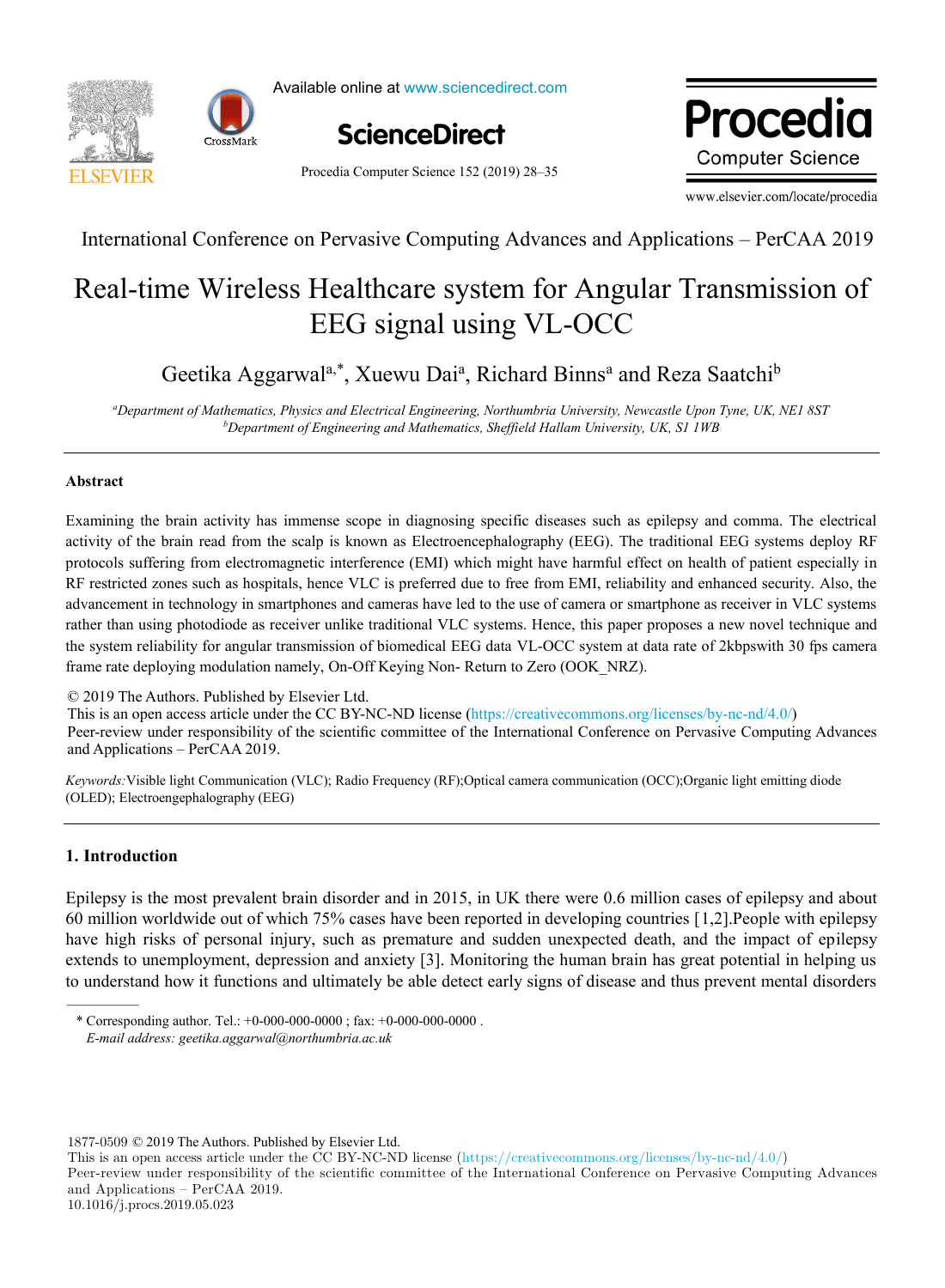and cognitive decline [4]. Electroencephalography (EEG), discovered by Hans Berger (1873–1941), is widely used in the healthcare in analysing the brain activity through the scalp using electrodes in order to diagnose several diseases such as epilepsy, brain death etc; thus, examining the brain disease [5].Evolution in the radio frequency (RF) based wireless technology has not only minimized the requirement of wired EEG solutions but has also moved to the current wireless EEG devices, which are more adjustable and flexible to patients and the medical staff [6].

The authors in [7] reported that in dissimilarity to the traditional EEG monitoring where wet electrodes were used, current wireless EEG devices or systems make use of dry electrodes, however hair affects the immediate connection between scalp and the electrodes, thus ensuring in an obtrusive path in measuring EEG signals. Predominantly, the conventional silver/silver chloride electrodes with conductive gels were used to record EEG, however due to longterm monitoring the conductive gel dries and thus affecting the recording of EEG [8].Yan-Jun Huang et al [9] proposed an active comb shaped dry electrode to separate the layer of hair to minimize the attenuation of the signal and phase shift, however the device was designed only for brain computer applications [9]. Yi-Hsin et al [10] used metal pogo probes in the design of dry sensors which could be used for EEG monitoring. However, even with high precision and quality the dry sensors produced discomfort. Valentin Goverdovsky et al [11] used in-ear sensors, which provided a low input impedance and immunity to several motion artifacts. Even with their ability to measure several responses, the device failed to provide comprehensive study of the human brain [11].

 Healthcare Wireless systems should be light weight thus offering intelligent communication system ideal for both patients and mass market [12]. Presently, the RF based wireless is the only technology used in EEG or clinical applications, which suffers from lack of the frequency spectrum and electromagnetic interference [13], which the latter also has adverse effects on patient's health and the medical equipment especially in RF restricted zones like ICUs. It is well known that RF signal do suffer from multipath induced fading and distortions, which might affect the system performance and the extensive usage of mobiles and electronic devices in RF restricted areas such as ICU might have abnormal have harmful effect on brain signals too[14]. In healthcare applications, due to shortcomings of RF, VLC technology is optimum solution as it is free from electromagnetic interference, ecofriendly, highly secure and reliable [15,16]. Such a green technology could be used for patient monitoring, patient's data collection and transmission within hospitals as well as at home, and other places without using RF based technologies.

Optical camera communication (OCC) has gain interest due to popularity of smartphones with embedded cameras where data is transmitted in the form of binary bits through a screen and is captured by camera through video followed by image processing in MATLAB [17,18]. Furthermore, EEG recording from scalp electrodes is done from electrodes situated at different angles and distances on the scalp for the comprehensive study of the brain, Optical Camera Communication (OCC) is the recent development of VLC and an extension of VLC IEEE standard 802.15.7, first proposed due to advances in imaging [18,19]*.* The rise in smart devices usage and improvement in technology over the last decade opens a possibility of Visible Light Optical Camera Communication (VL-OCC) without any need of hardware modifications [19,20].

Hence, this research work experimentally demonstrates the real -time system for wireless angular transmission of EEG signals based on OOK-NRZ modulation using VL-OCC deploying OLED screen as transmitter and camera as receiver, thus illustrating the BER performance at different angles at several distances achieving the data rate of 2kbps with camera frame rate of 30fps. The remaining paper is set as; Section 2 describes the proposed system model of VL-OCC for EEG. Section 3 experimental set up and hardware description. Section 4 lists the results and discussions and the Section 5 concludes the paper.

### **2. Proposed VL-OCC System model for EEG**

EEG Lab toolbox [21] was used to obtain the EEG signals shown in Fig. 1 and 2 using MATLAB and thereafter the signal processing was followed comprising of amplification as EEG signal is of low amplitude, filtering to remove the artefacts and Analogue to digital conversion of 16 bit was used to reduce the quantization error. A preamble of 400 bits comprising of all 1s was used to distinguish between the first and last frames during image processing and video capture.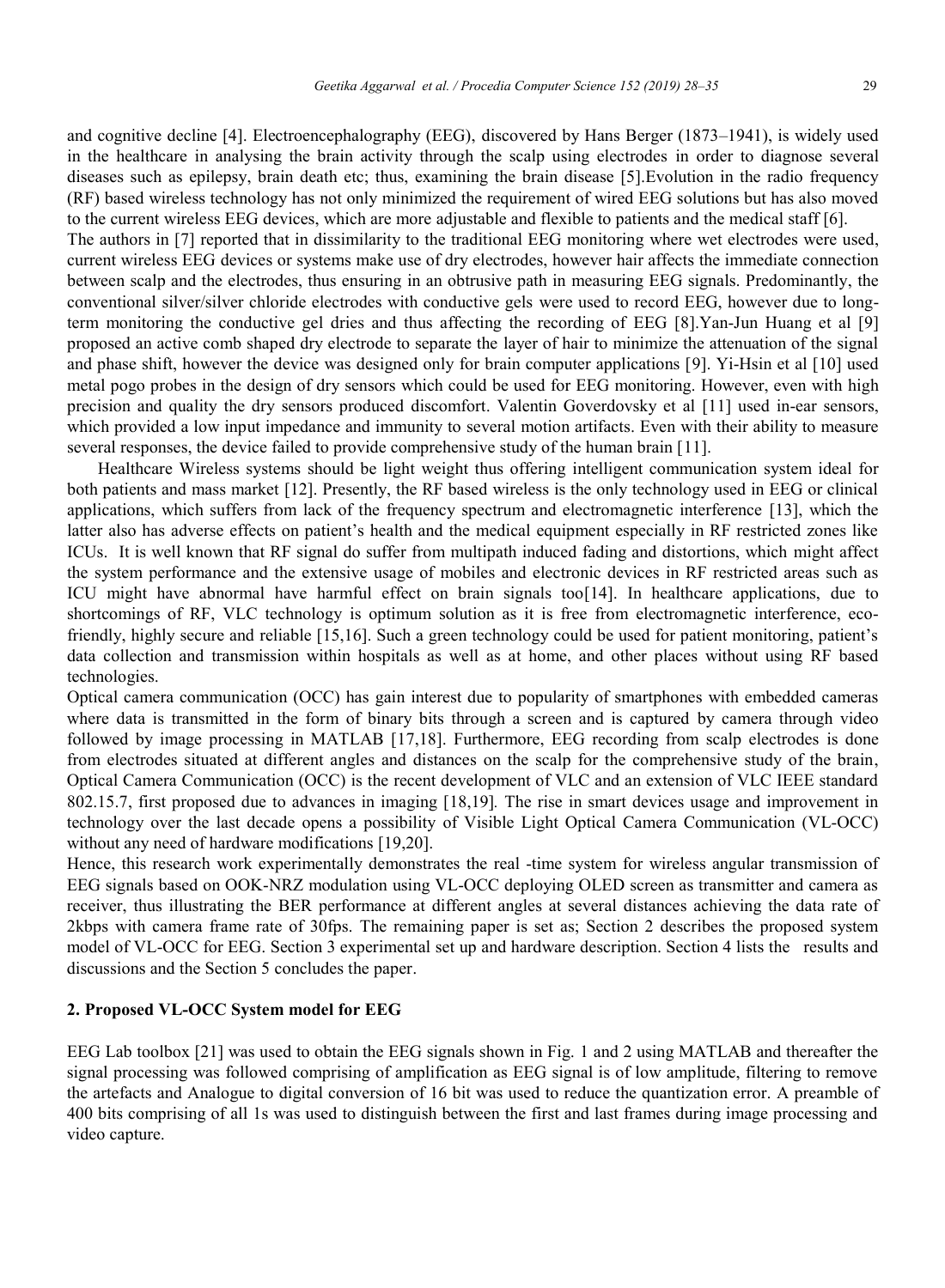$0.9$ 

 $0.8$ 

 $0.7$ 

 $0.5$ 

 $0.3$ 

 $02$ 

 $0<sup>1</sup>$ 

΄o  $10$  $20$ 

in UV  $0.6$ plitude

Fig.1. EEG signal captured from EEGlab using Matlab Fig.2. Normalised EEG signal

Number of samples

**EEG Signal** 



Number of samples

40 50 60 70  $80$ 90  $100$ 

30

Normalised EEG signal

Figure 2. shows the Normalised EEG signal i.e EEG signal has values between 0 and 1. AWGN is the dominant noise, the data stream was received by a receiver unit comprising of Camera followed up by offline processing. In Figure 3, proposed system model is illustrated where  $b_n$  represents the useful data bits to be transmitted following modulation OOK-NRZ. The transmitter used is OLED (Organic light emitting diode) which is represented by rows and columns, hence information bits transmitted are in the form of rows and columns given by  $N = R_1 \times C_1$ .



Furthermore,  $s^{(t)} = [r_1, c_1]$  is the signal obtained after serial to parallel conversion with  $r_1$  and  $c_1$  represents the spatial coordinates of the OLED screen formed by rows and columns. D represents the square pixel where consisting of information bits, where the number of data bits transmitted per frame of OLED screenthat changes with change in value of D is given by

$$
(S_{z_{row}}/D) \times (S_{z_{column}}/D) = R_1 \times C_1
$$
\nWhere,  $S_{z_{row}}$  and  $S_{z_{column}}$  is rows and columns number respectively. Thereafter, the optical channel signal becomes

$$
x^{(t)}[r_1, c_1] = (s * h)^{(t)}[r_1, c_1].
$$
\n
$$
x^{(t)}[r_1, c_1] = (s * h)^{(t)}[r_1, c_1].
$$
\n
$$
x^{(t)}[r_1, c_1] = (s * h)^{(t)}[r_1, c_1].
$$
\n
$$
x^{(t)}[r_1, c_1] = (s * h)^{(t)}[r_1, c_1].
$$
\n
$$
x^{(t)}[r_1, c_1] = (s * h)^{(t)}[r_1, c_1].
$$
\n
$$
x^{(t)}[r_1, c_1] = (s * h)^{(t)}[r_1, c_1] = (s * h)^{(t)}[r_1, c_1] = (s * h)^{(t)}[r_1, c_1] = (s * h)^{(t)}[r_1, c_1] = (s * h)^{(t)}[r_1, c_1] = (s * h)^{(t)}[r_1, c_1] = (s * h)^{(t)}[r_1, c_1] = (s * h)^{(t)}[r_1, c_1] = (s * h)^{(t)}[r_1, c_1] = (s * h)^{(t)}[r_1, c_1] = (s * h)^{(t)}[r_1, c_1] = (s * h)^{(t)}[r_1, c_1] = (s * h)^{(t)}[r_1, c_1] = (s * h)^{(t)}[r_1, c_1] = (s * h)^{(t)}[r_1, c_1] = (s * h)^{(t)}[r_1, c_1] = (s * h)^{(t)}[r_1, c_1] = (s * h)^{(t)}[r_1, c_1] = (s * h)^{(t)}[r_1, c_1] = (s * h)^{(t)}[r_1, c_1] = (s * h)^{(t)}[r_1, c_1] = (s * h)^{(t)}[r_1, c_1] = (s * h)^{(t)}[r_1, c_1] = (s * h)^{(t)}[r_1, c_1] = (s * h)^{(t)}[r_1, c_1] = (s * h)^{(t)}[r_1, c_1] = (s * h)^{(t)}[r_1, c_1] = (s * h)^{(t)}[r_1, c_1] = (s * h)^{(t)}[r_1, c_1] = (s * h)^{(t)}[r_1
$$

In equation (2), h represents the impulse response. The signal received is given in equation (3).  $y^{(t)}[r_1, c_1] = (x)^{(t)}[r_1, c_1] + (v)^{(t)}$  $[r_1, c_1]$ . (3)

Representing received signal by camera which is the matrix formed by pixels. Also,  $(v)^{(t)}[r_1, c_1]$  represents White

 $0.2$ 

 $0.15$ 

 $0.1$ 

 $0.05$ 

 $-0.05$ 

 $-0.1$ 

 $-0.15$ 

 $-0.2$ 

 $\overline{0}$  $10$ 20  $30$ 40 50 60 70 80 90 100

 $\theta$ 

Amplitude in uV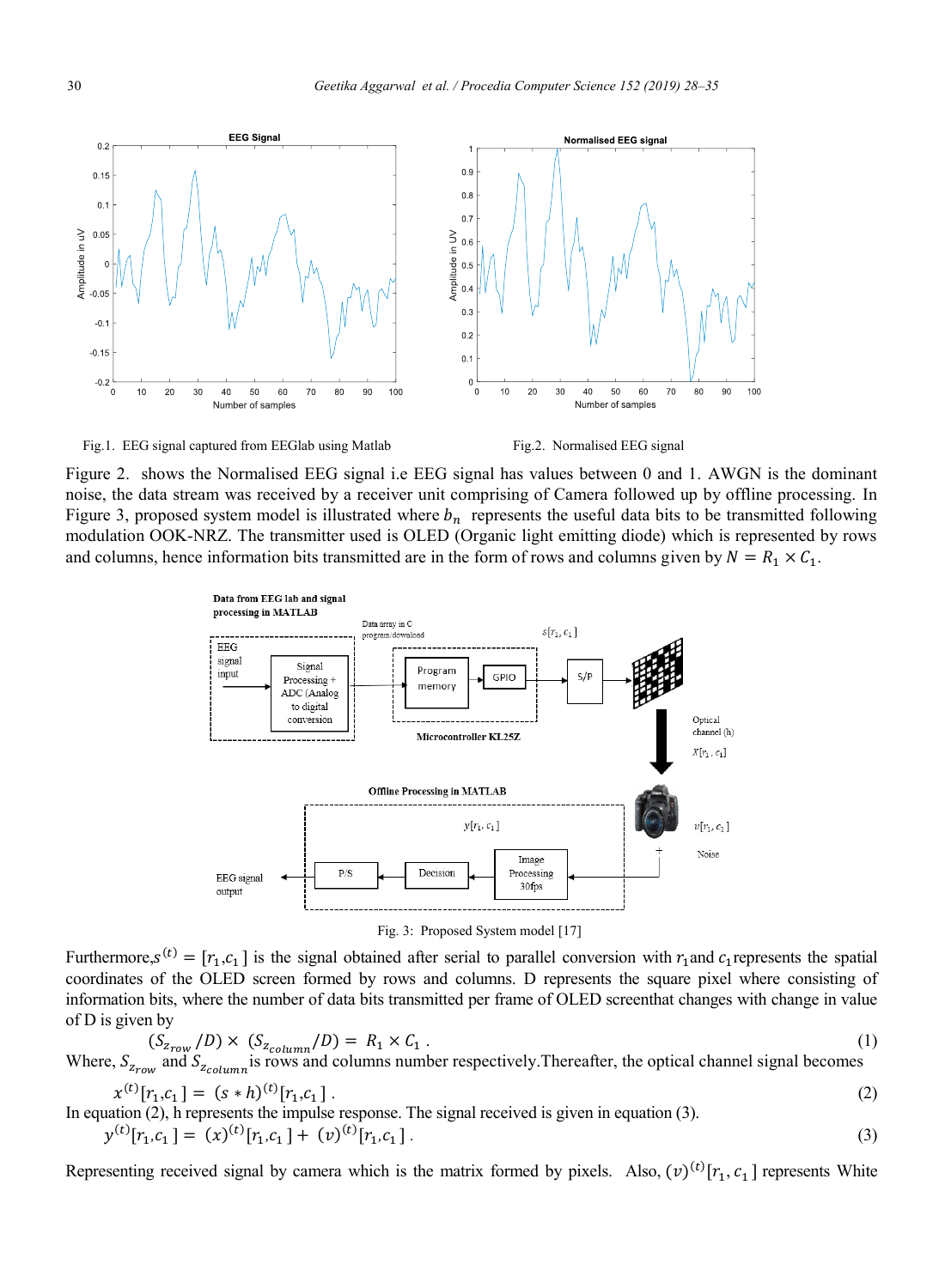Gaussian noise (WGN) which is independent of the pixels.The video captured using camera is followed by image processing in MATLAB for BER calculation at different angles and several distances for the reliability of the proposed system.

## **3. Experimental setup and Hardware Description**

Figure 4(a) Shows the experimental set up hardware design consisting of Microprocessor, switching board, OLED (Organic Light emitting diode) and voltage regulator. Voltage regulator LM series used to regulate the power voltage from dual power supply. The equipment used for experimental work along with model description listed below in Table 1.

| Table 1. Experimental Equipment |                           |                          |
|---------------------------------|---------------------------|--------------------------|
|                                 | <b>Equipment Required</b> | <b>Model Description</b> |
|                                 | <b>OLED</b> Screen        | DD-160128FC              |
|                                 | ARM processor             | KL25Z                    |
|                                 | Thorlabs Camera           | DCC 1645C                |
|                                 | Coding language used      | C language and MATLAB    |
|                                 | <b>Voltage Power</b>      | 2.8V                     |



Fig.4. Experimental set up

Figure 4. shows the experimental set up where:1. Microprocessor; 2. Switching Board; 3. OLED screen; 4. Voltage Regulator; 5. Camera as Receiver; 6. Power supply; 7. Normal at 0 -degree angle; 8. Angle deviation (θ); 9. Laptop

After the signal processing of EEG signal obtained from EEGlab, the EEG signal in the form of bits uploaded to ARM processor from laptop with the help of cable USB cable wire from PC connecting the ARM processor. The OLED screen works on a voltage of 2.8 V and the ARM processor on 3.3 V, so the switching PCB board used between the OLED screen and processor, which reduces the voltage to 2.8 V from 3.3 V.

| S.No |        | Size of each block (in | Number of Rows * Columns as per size<br>Number of data bits can be |
|------|--------|------------------------|--------------------------------------------------------------------|
|      | pixel) | of block               | transmitted per image/frame                                        |
|      |        | 5*4                    | 20                                                                 |
|      | 16     | $10*8$                 | 80                                                                 |

Table 2. Description of OLED screen per pixel size and transmitted bit information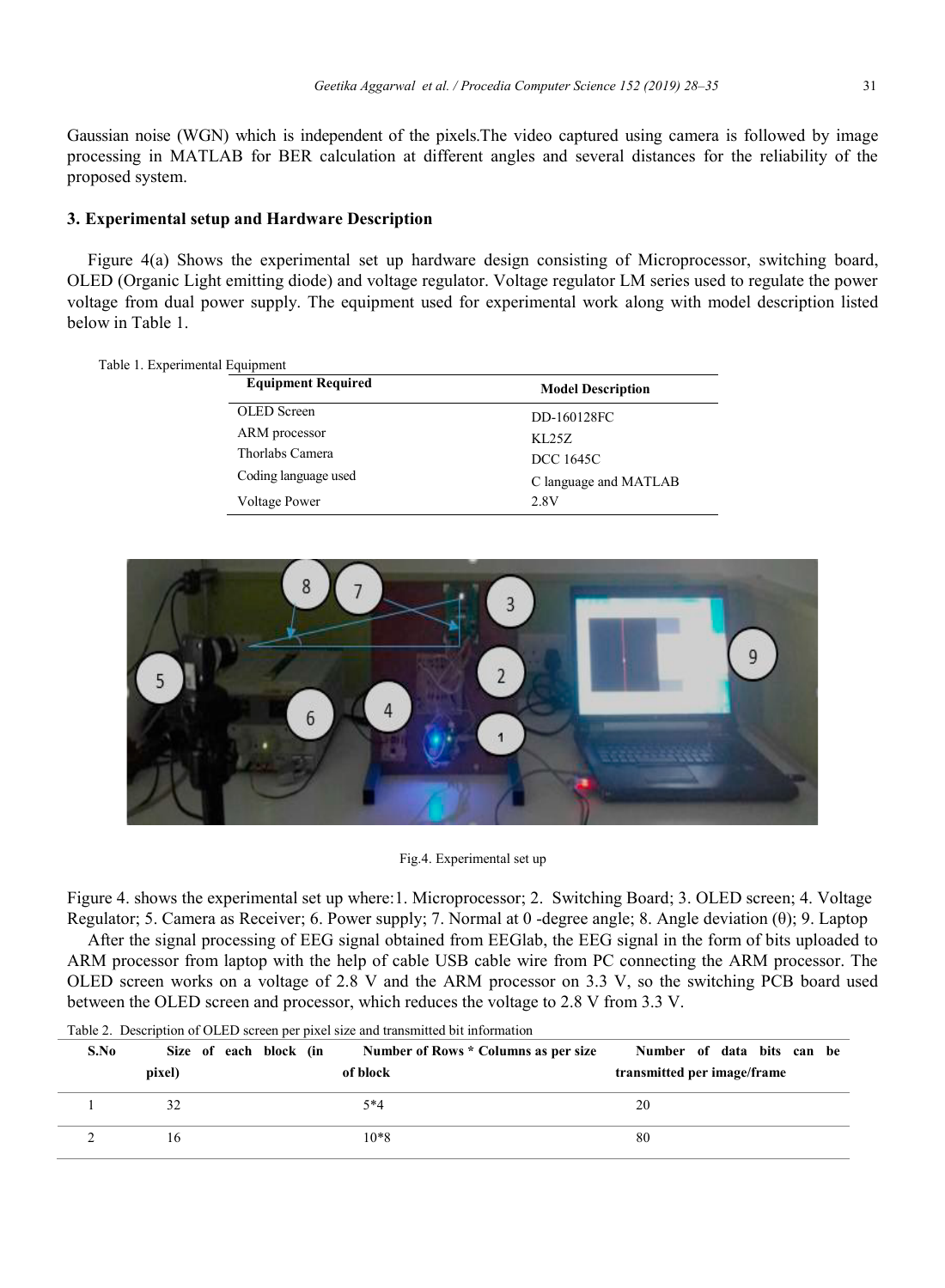|   |   | $20*16$   | 320   |
|---|---|-----------|-------|
|   | 4 | $40*32$   | 1280  |
|   |   | 80*64     | 5120  |
| n |   | $160*128$ | 20480 |

Table 2 lists the description of OLED screen per pixel size and transmitted bit data information. Depending upon the pattern of bits and the bits that single frame can transmit an OLED screen is represented as shown in Figure 5(a) and 5(b) respectively. The white section represents the transmission of '1' and the black section represent the transmission of '0' following the modulation scheme OOK-NRZ. At the receiver, side camera used followed by with image processing to detect the bits and to calculate the BER at different distances at different angles.

## **4. Results and Discussion**



Fig. 5(a) Image Processing at an angle deviation of pixel size 16



Fig. 5(b) Image Processing at an angle of 0-degree pixel size 16

At angle deviation the image received in Figure 5(a) is tilted depending upon the angle between the normal, transmitter and receiver. As shown in Figure 5(b). Larger angle deviation increases the image tilt thus resulting in an increase in BER as shown in Fig 6 at 50cm. Figure 7 shows the BER performance with distance and clearly states that with increase in distance the BER increases significantly. Thus, the BER increases significantly with increase in both distance and angle deviation respectively.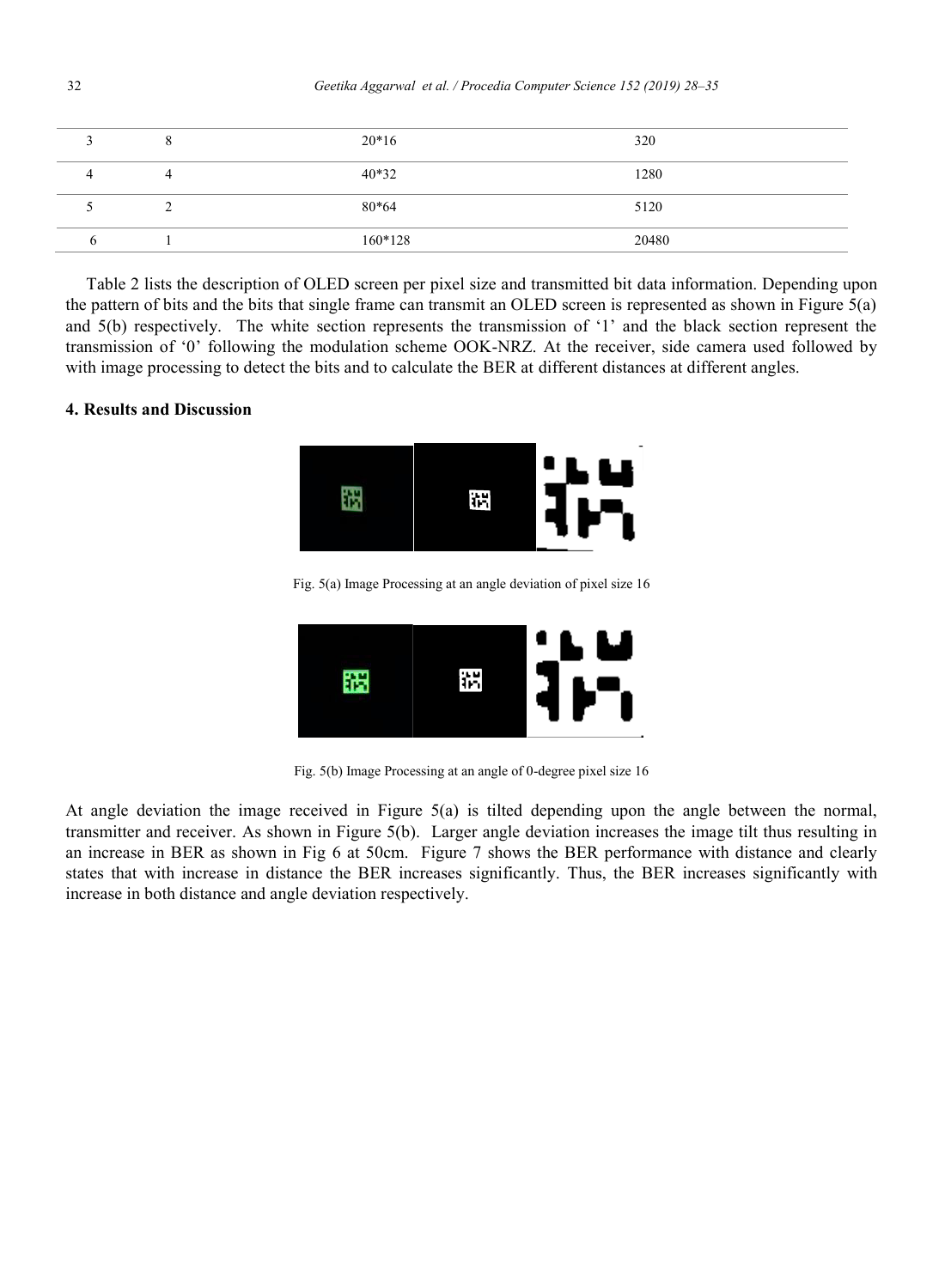

Fig. 8. Received EEG signal in Normalised form Fig. 9. Received EEG signal



The increase in distance and the higher angle deviation enhanced the BER significantly; however, during the EEG monitoring most of the electrodes placed on the scalp follow the 10-20 system [22]. Therefore, the ideal distance between two electrodes placed on scalp is of few millimetres and the maximum angle deviation range is from 0 to 30 degree [22]. As, using the VL-OCC system, the EEG signal was successfully recovered as shown in Figure 8 and Figure 9 thus implicates the reliability of the proposed system. Figure 8 shows the normalised transmitted and received signal while Figure9 shows the received and transmitted EEG signal without any normalization, henceimplicates the successful transmission of EEG signal using VL-OCC. There is one error peak which can be clearly seen in Figure 8 and Figure 9 when comparing the transmitted and received EEG signal at 50cm illustrating the BER increases significantly when angle deviation and distance between the transmitter and receiver is considerably increased.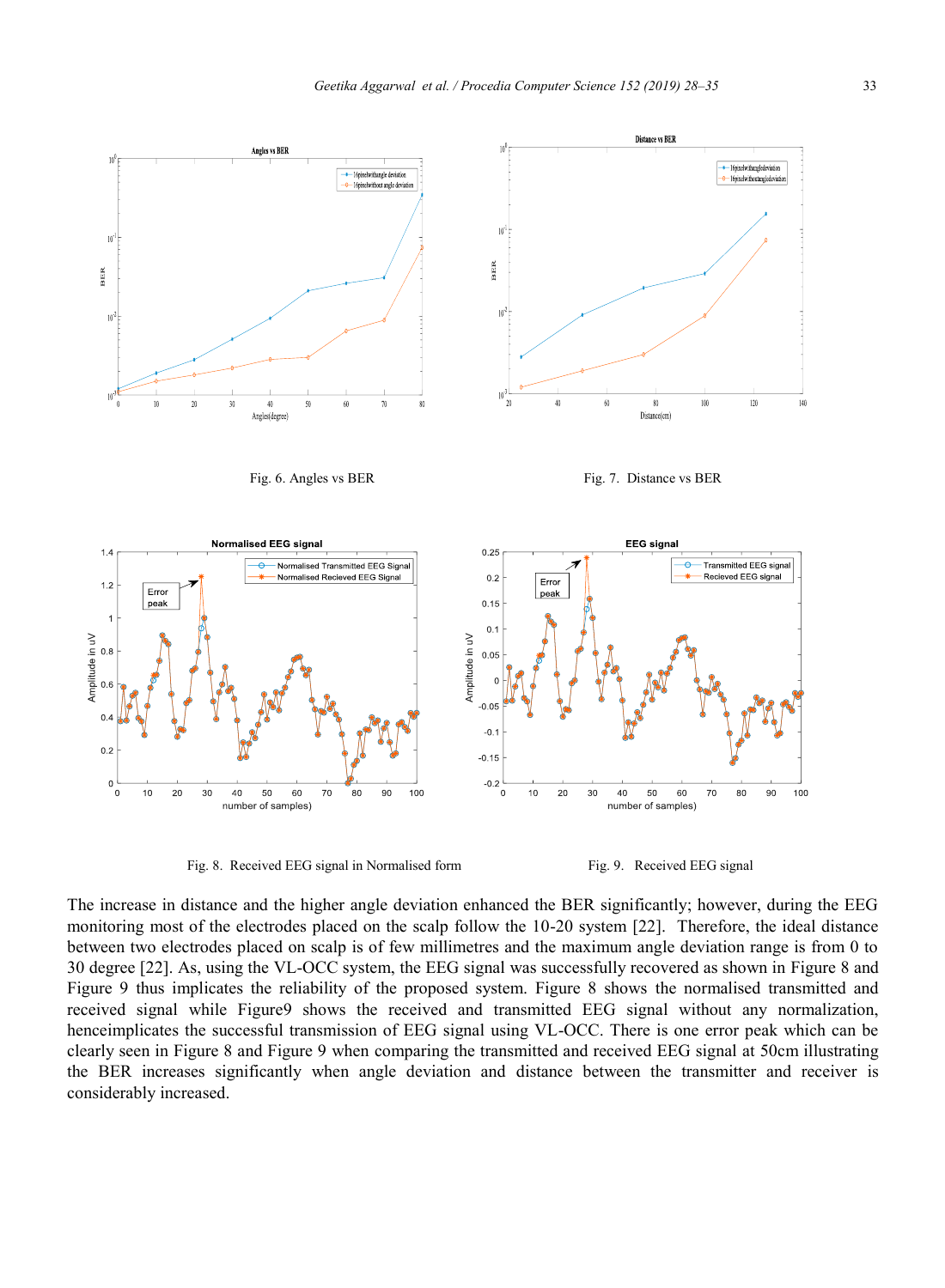### **5. Conclusion**

The work in this paper suggested and experimentally proven novel technique to be deployed in hospitals for angular transmission of EEG signals using wireless VL-OCC system with achievable data rate of 2kbps using the camera frame rate of 30 fps. The BER obtained from the size of block of OLED screen in pixel size 16 irrespective of angle deviation is 10e-3 at 50 cm. thus demonstrating a successful transmission of EEG signal using VL-OCC system. The achievable data rate is enough to detect EEG signal in applications where instant recording is required from couple of seconds to few minutes to detect the brain activity. This research work could be helpful in healthcare applications especially brain monitoring as presently the brain monitoring is done though traditional wired systems which is tedious using RF based technology suffering from EMI.

#### **Acknowledgement**

The author would like to acknowledge the entire supervisory team from Northumbria University, UK and Sheffield Hallam University, UK for the dynamic guidance throughout the research work. The author also expresses gratitude towards the family especially Dad and younger sister for the endless support and encouragement during the study abroad.T he author would also like to express gratitude to the anonymous reviewers for their comments and valuable suggestions.

#### **References**

[1] Ahmad, R.F.; Malik, A.S.; Kamel, N.; Reza, F., "A proposed frame work for real time epileptic seizure prediction using scalp EEG," in IEEE *International Conference on Control System, Computing and Engineering (ICCSCE), 2013* , vol., no., pp.284-289, Nov. 29 2013-Dec. 1 2013

[2]Biswas, B.C.; Bhalerao, S.V., "A real time based wireless wearable EEG device for epilepsy seizure control," in *International Conference on Communications and Signal Processing (ICCSP), 2015*, vol., no., pp.0149-0153, 2-4 April 2015

[3] Jian Xu; Baitong Wang; Mclaughlin, B.; Schachther, S.; Zhi Yang, "An integrated sub-scalp EEG sensor for diagnosis in epilepsy," in *Biomedical Circuits and Systems Conference (BioCAS), 2015 IEEE*, vol., no., pp.1-4, 22-24 Oct. 2015

[4] Mihajlovic, V.; Grundlehner, B.; Vullers, R.; Penders, J., "Wearable, Wireless EEG Solutions in Daily Life Applications: What are we Missing?" in *IEEE Journal of Biomedical and Health Informatics*, vol.19, no.1, pp.6-21, Jan. 2015

[5]Peker, M.; Sen, B.; Delen, D., "A Novel Method for Automated Diagnosis of Epilepsy siUng Complex-Valued Classifiers," in *Biomedical and Health Informatics, IEEE Journal of* , vol.20, no.1, pp.108-118, Jan. 2016

[6[Nezhad, M.H, Subari, K.S., Yahyavi, M, "Improvement of wireless transmission system performance for EEG signals based on development of scalar quantization", *Journal of Electrical Bioimpedance*, vol. 4, pp. 62-72, Dec 2013

[7]Chin-Teng Lin; Chun-Hsiang Chuang; Chih-Sheng Huang; Shu-Fang Tsai; Shao-Wei Lu; Yen-Hsuan Chen; Li-Wei Ko, "Wireless and Wearable EEG System for Evaluating Driver Vigilance," in *IEEE Transactions on Biomedical Circuits and Systems*, vol.8, no.2, pp.165-176, April 2014

[8]Lee, S.M.; Kim, J.H.; Park, C.; Hwang, J.; Hong, J.S.; Lee, K.H.; Lee, S.H., "Self-Adhesive and Capacitive Carbon Nanotube-Based Electrode to Record Electroencephalograph Signals From the Hairy Scalp," in *IEEE Transactions on Biomedical Engineering*, vol.63, no.1, pp.138-147, Jan. 2016

[9]Yan-Jun Huang; Chung-Yu Wu; Wong, A.M.-K.; Bor-Shyh Lin, "Novel Active Comb-Shaped Dry Electrode for EEG Measurement in Hairy Site," in *IEEE Transactions on Biomedical Engineering*, vol.62, no.1, pp.256-263, Jan. 2015

[10]Yu, Yi-Hsin; Lu, Shao-Wei; Chuang, Chun-Hsiang; King, Jung-Tai; Chang, Che-Lun; Chen, S.; Chen, Sheng-Fu; Lin, Chin-Teng, "An Inflatable and Wearable Wireless System for Making 32-Channel Electroencephalogram Measurements," in *Neural Systems and Rehabilitation Engineering, IEEE Transactions on* , vol.PP, no.99, pp.1-1

[11] Goverdovsky, V.; Looney, D.; Kidmose, P.; Mandic, D.P., "In-Ear EEG From Viscoelastic Generic Earpieces: Robust and Unobtrusive 24/7 Monitoring," in *Sensors Journal, IEEE* , vol.16, no.1, pp.271-277, Jan.1, 2016

[12] Dey, N., Ashour, A. S., Shi, F., Fong, S. J., &Sherratt, R. S. (2017). Developing residential wireless sensor networks for ECG healthcare monitoring. *IEEE Transactions on Consumer Electronics*, 63(4), 442-449.

[13]Dhatchayeny, D.R.; Sewaiwar, A.; Tiwari, S.V.; Yeon Ho Chung, "Experimental Biomedical EEG Signal Transmission Using VLC," in *Sensors Journal, IEEE,* vol.15, no.10, pp.5386-5387, Oct. 2015

[14]Yew-Kiat Cheong; Xiao-Wei Ng; Wan-Young Chung, "Hazardless Biomedical Sensing Data Transmission Using VLC," in *Sensors Journal, IEEE* , vol.13, no.9, pp.3347-3348, Sept. 2013

[15]Prasad, R.; Mihovska, A.; Cianca, E.; Mukherjee, S., "Comparative overview of UWB and VLC for data-intensive and security-sensitive applications," in *IEEE International Conference on Ultra-Wideband (ICUWB), 2012* vol., no., pp.41-45, 17-20 Sept. 2012

[16]Al-Qahtani, A.; Nasir, A.; Shakir, M.Z.; Qaraqe, K.A., "Cognitive impairments in human brain due to wireless signals and systems: An experimental study using EEG signal analysis," in *e-Health Networking, Applications & Services (Healthcom), 2013 IEEE 15th International Conference on* , vol., no., pp.1-3, 9-12 Oct. 2013